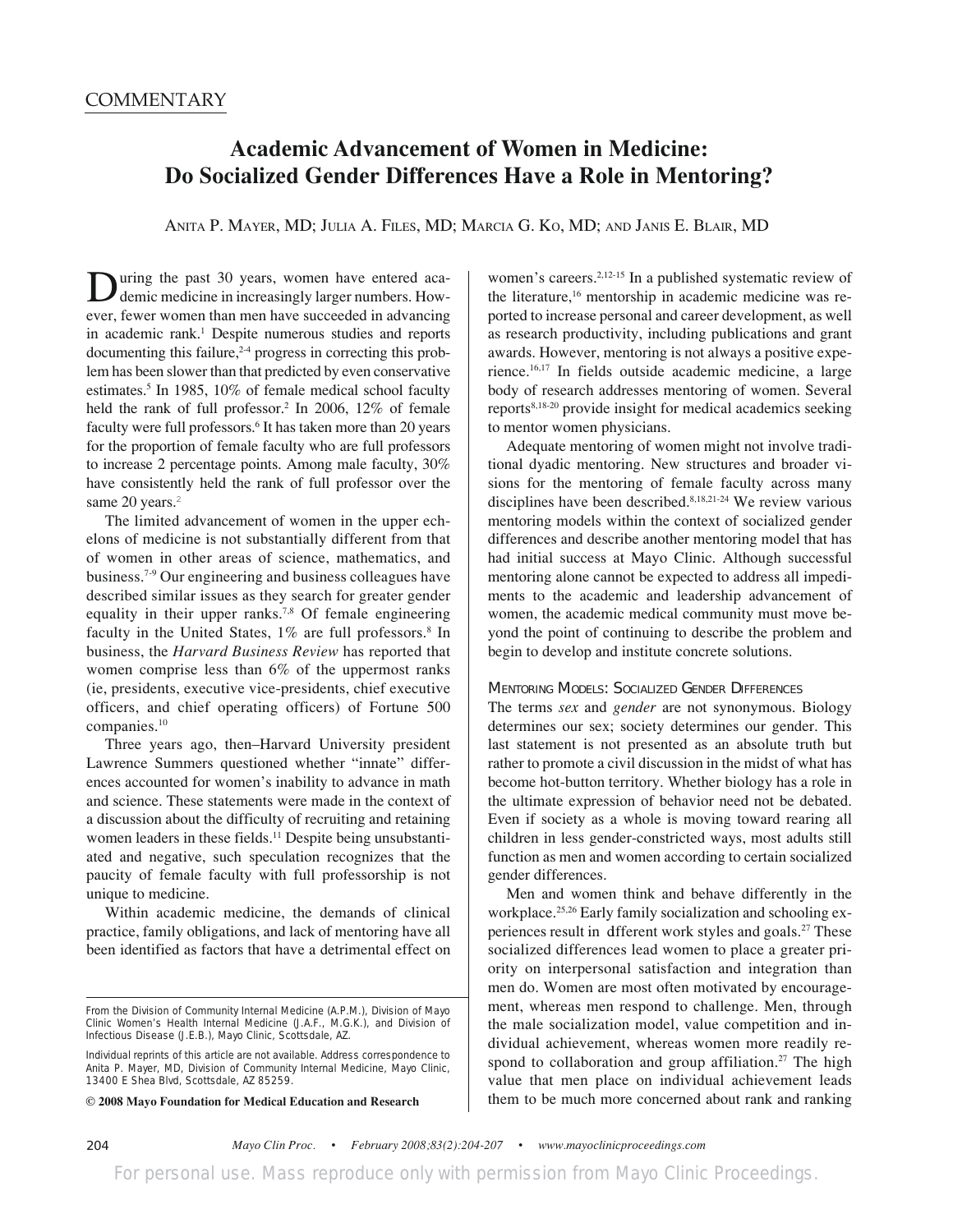behavior, whereas women are more inclined to engage in leveling or equalizing behavior.28 In both work and social settings, men quickly and informally establish a hierarchy that governs how they relate. In contrast, women quickly establish equalizing relationships, even with their obvious subordinates.<sup>28</sup>

Observable differences between men and women in ambition and goal setting have also been described.<sup>7</sup> A survey of professional women in 2004<sup>29</sup> revealed that women rarely describe themselves as extremely ambitious, although women in medicine are more likely to do so than women in business are. Only about 20% of those surveyed, including physicians, identified attaining a powerful position as a career goal. Instead, women found it much more important to be able "to associate with people they respect"  $(82\%)$  and to "be themselves at work"  $(79\%)$ ; they also considered it "extremely or very important to have the opportunity to collaborate with others and work as part of a team"  $(61\%)$ . These gender differences in work style, ambition, and goal setting can have implications for successful mentoring models.

**Traditional Mentoring Model.** Mentoring traditionally follows a dyadic model. In these mentoring partnerships, an experienced person (a mentor) is paired with a less experienced individual (a mentee) $30$  within the setting of a long-term relationship built on mutual trust and shared interests. When this pairing occurs informally, the 2 persons find each other on the basis of their shared interests and mutual appeal.31 Recognition of the difficulty that some people have in accessing this informal relationship, especially those who are marginalized (such as women and minorities), has led some institutions to initiate formal mentoring programs in which mentors are assigned mentees.32,33 Formal and informal traditional mentoring models have been shown to increase advancement of mentees.17,19

Drawbacks to the traditional model include inadequate skills to be an effective mentor, personality clashes, sexual dynamics, different work styles, and conflicting demands on time.34 A mentor of the opposite sex can provide the mentee with insights that are lacking in a sex-matched pair. However, sex-matched mentoring can establish mentoring pairs that maximize the opportunity for mutual understanding, similarity in work styles, and role modeling.

Relevant to this discussion is the fact that the dyadic model of mentoring is based on the male socialization model previously outlined. Two major components typify this approach to mentoring: (1) a greater priority is placed on informational and technical conversation than on guidance and psychosocial issues and (2) a greater focus is placed on challenging the mentee and stressing independence.8 This mentoring style often emphasizes separation

over integration, independence over relationship, and competitive tasks over collaboration. Although some women have been mentored very effectively within this model, the model is hierarchical in style, involves a ranked rather than level relationship, and might not be a good fit for other women.

**Multiple-Mentoring Model.** In the multiple-mentoring model, the mentee is encouraged to construct a mentoring community. Multiple mentors are sought to address and support the various aspects and needs of the mentee as he or she advances along a career path. These mentors meet various academic needs, such as providing support and guidance for research interests, educational pursuits, and clinical practice goals. Other mentors can provide psychosocial support by offering insight into work-life balance, work relationships, and work politics.<sup>8</sup>

This mentoring model has advantages for women because it allows them to look for and construct a powerful network within their discipline. The mentoring team can include junior and senior staff members, which provides the opportunity for collaborative or hierarchical relationships or both. The model also encourages women to seek out other women, within or outside their discipline, who can serve as role models and provide psychosocial support.

This type of mentoring model has been described but has never been studied quantitatively for outcomes.<sup>8</sup> Also, multiple mentoring has never been formalized; therefore, the burden of building a mentoring community falls on the individual mentee. Finding a diverse set of helpers during the stressful launch of a new career might be challenging.

**Peer-Mentoring Models.** Peer mentoring is another strategy that builds a mentoring community while simultaneously de-emphasizing hierarchy and seniority. Various permutations of this mentoring model have been described in the medical, science, and business literature. 8,18,22,24,35 In a peer-mentoring model, people of similar rank who share interests work together toward common goals. This model has been successful in that it allows some balance in both time flexibility and level of commitment when women must deal with unpredictable family and child-care responsibilities or career interruptions.<sup>18</sup> This model can help women maintain some academic productivity during their childbearing and child-rearing years.<sup>18</sup>

Peer mentoring benefits participants by providing mutual support, facilitating mutual learning, allowing different perspectives, and developing friendships.<sup>22,24</sup> Women peer mentors can encourage each other collaboratively by envisioning their success as part of their group affiliation, which nicely parallels the socialized gender differences described.

An important disadvantage of peer mentoring is inexperience within the group if participants have no clear access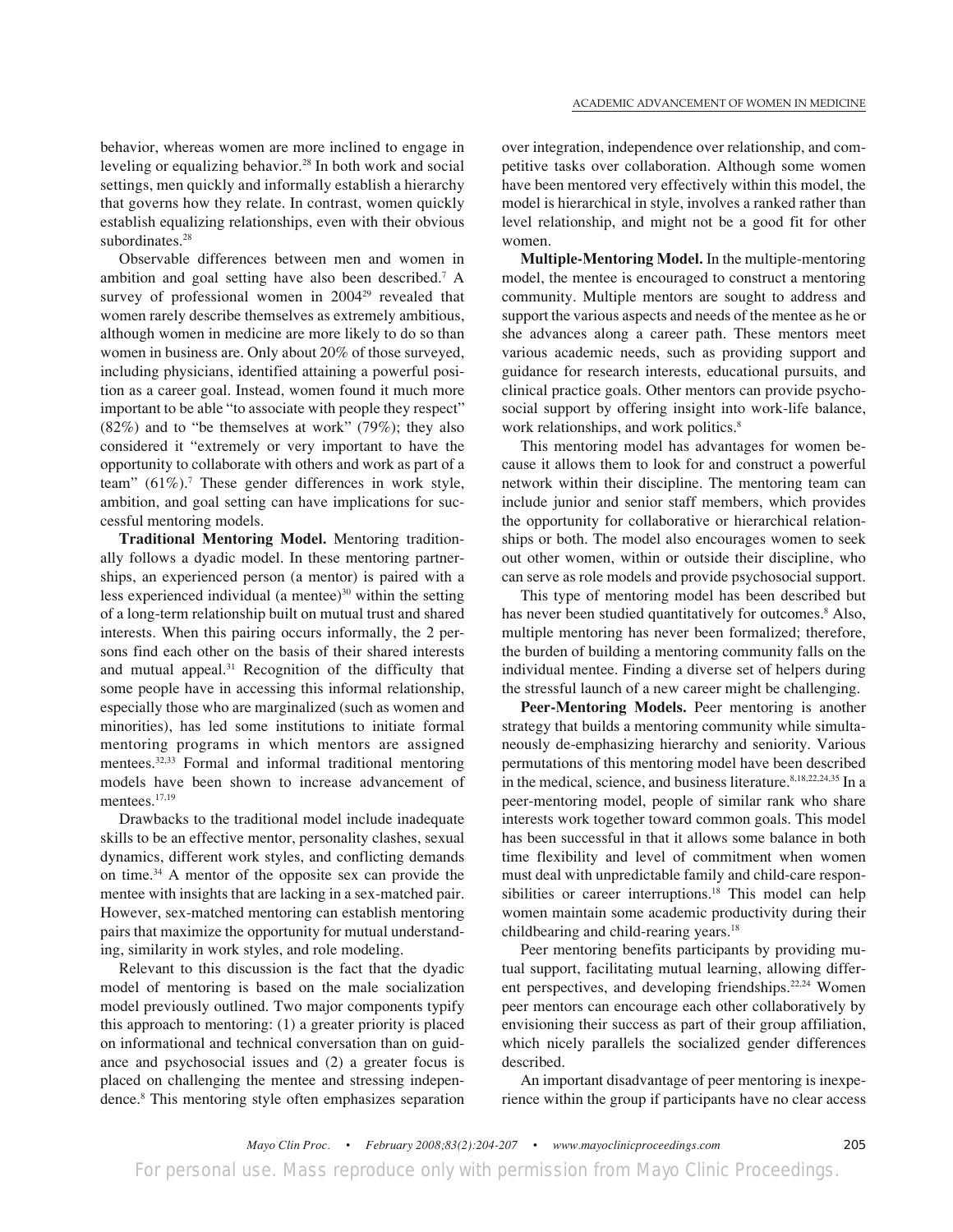to more experienced colleagues for technical support.<sup>24</sup> Logistical problems can also arise about whose needs are to be met first and by what time. As a result, participants in peer-mentoring groups sometimes find that their careers advance at different rates, with some peers being more productive than others.<sup>8</sup>

#### **DISCUSSION**

The slow progress of women in medicine in achieving academic rank has been well documented. Academic promotion is less likel for female faculty than for their male colleagues of similar duration of appointment.<sup>36</sup> As of 2006, 85% of full professors at academic medical centers were men.<sup>6</sup> At the College of Medicine, Mayo Clinic, 91% of full professors are men. This disparity has clear implications for leadership. Academic rank is a primary factor in selecting department chairs, and such rank is granted, for the most part, in recognition of academic productivity—published papers and funded grants. By both these measures, female faculty lag behind their male colleagues.5,15

Mentorship has been shown to positively influence academic productivity of both men and women.16 The socialized gender differences described can lead to the conclusion that women in general need a more supportive and collaborative mentoring model. While some women have been successfully supported by both male and female mentors in the traditional dyadic model, new mentoring models are emerging in medicine and other disciplines.<sup>8,18,22,37</sup> Several peer-mentoring models have been described, with some encouraging results.<sup>22,24,38</sup>

The disadvantages of peer mentoring include the group's lack of connection to experienced leadership, as well as the potential need for mediation in difficult timemanagement and goal-setting issues. A unique peermentoring model was developed at Mayo Clinic after we surveyed the female faculty to ascertain their level of interest in academic advancement and mentoring.<sup>39</sup> In this model, 3 to 5 women with similar academic rank, interests, and goals were identified as a peer group. A more experienced group of female faculty served as facilitators, setting expectations, designating a tailored curriculum, and acting as mediators and liaisons to provide the support the members needed to succeed. Metrics to document success include published papers, promotion in academic rank, and academic career satisfaction. This facilitated peermentoring model addresses the key components of the female socialization model. The facilitated peer-mentoring group provides encouragement and collaboration within the context of a group affiliation. It would be speculative at this point to state any conclusions about our peermentoring model.

Simply instituting a new mentoring model will not eliminate the barriers to academic and leadership advancement faced by women in medicine. Although adequate mentoring is important, it is only 1 of many factors necessary for such advancement. Academic medical centers, including our own, have made great strides toward ensuring diversity within their ranks. Nonetheless, the lack of diverse leadership (women hold only 11% of department chair positions<sup>6</sup>) has been identified as 1 possible reason for women's inability to climb higher than the bottom rungs of the academic ladder.<sup>36</sup>

The time has come for reasoned and targeted interventions to address these differences. Modest institutional investment, such as that in our new mentoring model, can be invaluable. Leadership support is crucial to these efforts. Without this support, the diversity we seek at our academic medical centers will occur only at the bottom of the academic and leadership ladder.

*We acknowledge Drs Victor F. Trastek and Jorge Rakela for providing institutional support of our facilitated peer-mentoring project and Dr Michele Y. Halyard for her assistance in expanding our mentoring efforts.*

#### **REFERENCES**

**1.** Nonnemaker L. Women physicians in academic medicine: new insights from cohort studies. *N Engl J Med.* 2000;342(6):399-405.

**2.** Bickel J, Wara D, Atkinson BF, et al, Association of American Medical Colleges Project Implementation Committee. Increasing women's leadership in academic medicine: report of the AAMC Project Implementation Committee. *Acad Med.* 2002;77(10):1043-1061.

**3.** McGuire LK, Bergen MR, Polan ML. Career advancement for women faculty in a U.S. school of medicine: perceived needs. *Acad Med*. 2004;79(4): 319-325.

**4.** Hamel MB, Ingelfinger JR, Phimister E, Solomon CG. Women in academic medicine: progress and challenges [editorial]. *N Engl J Med.* 2006; 355(3):310-312.

**5.** Jagsi R, Guancial EA, Worobey CC, et al. The "gender gap" in authorship of academic medical literature: a 35-year perspective. *N Engl J Med.* 2006; 355(3):281-287.

**6.** Magrane D, Lang J, Alexander H. *Women in U.S. Academic Medicine: Statistics and Medical School Benchmarking 2005-2006*. Washington, DC: Association of American Medical Colleges; 2006. http://www.aamc.org /members/wim/statistics/stats06/start.htm. Accessed December 6, 2007.

**7.** Hewlett SA, Luce CB. Off-ramps and on-ramps: keeping talented women on the road to success. *Harv Bus Rev.* 2005;83(3):43-46, 48, 50-54.

**8.** Chesler NC, Chesler MA. Gender-informed mentoring strategies for women engineering scholars: on establishing a caring community. *J Eng Educ.* 2002;91:49-55.

**9.** Committee on Maximizing the Potential of Women in Academic Science and Engineering, Committee on Science, Engineering, and Public Policy, National Academy of Sciences, National Academy of Engineering, Institute of National Academies. *Beyond Bias and Barriers: Fulfilling the Potential of Women in Academic Science and Engineering*. Washington, DC: National Academies Press; 2006.

**10.** Eagly AH, Carli LL. Women and the labyrinth of leadership. *Harv Bus Rev*. 2007;85:63-71.

**11.** Lawler A. Diversity: Summers's comments draw attention to gender, racial gaps. *Science.* 2005;307(5709):492-493.

**12.** Angell M. Women in medicine: beyond prejudice [editorial]. *N Engl J Med.* 1981;304(19):1161-1162.

206 *Mayo Clin Proc. • February 2008;83(2):204-207 • www.mayoclinicproceedings.com*

For personal use. Mass reproduce only with permission from *Mayo Clinic Proceedings.*